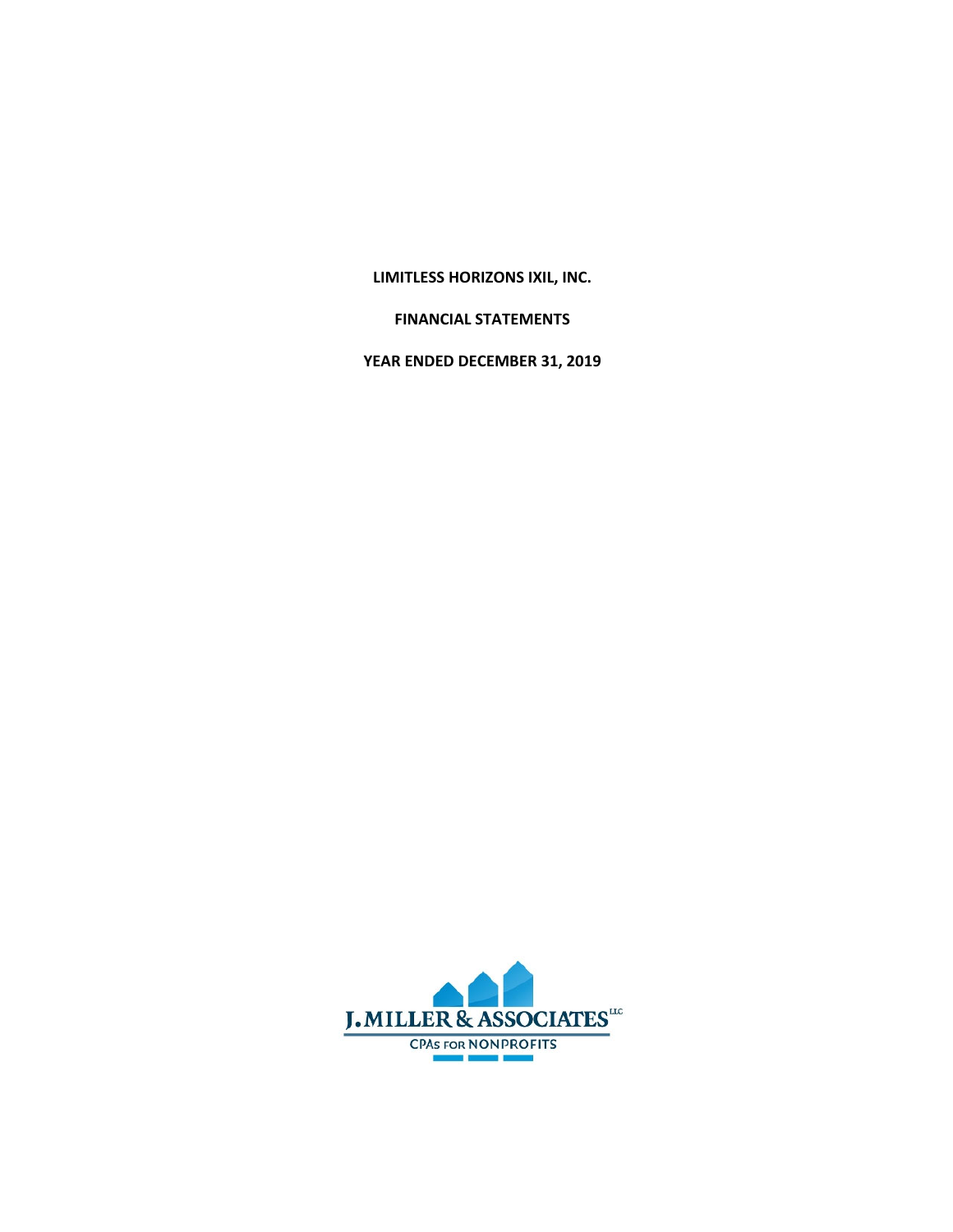# **LIMITLESS HORIZONS IXIL, INC. TABLE OF CONTENTS YEAR ENDED DECEMBER 31, 2019**

and the contract of the contract of the contract of the contract of the contract of the contract of the contract of the contract of the contract of the contract of the contract of the contract of the contract of the contra

| <b>INDEPENDENT AUDITOR'S REPORT</b>     |   |
|-----------------------------------------|---|
| <b>FINANCIAL STATEMENTS</b>             |   |
| <b>Statement of Financial Position</b>  | 3 |
| <b>Statement of Activities</b>          | 4 |
| <b>Statement of Functional Expenses</b> | 5 |
| <b>Statement of Cash Flows</b>          | 6 |
| Notes to Financial Statements           |   |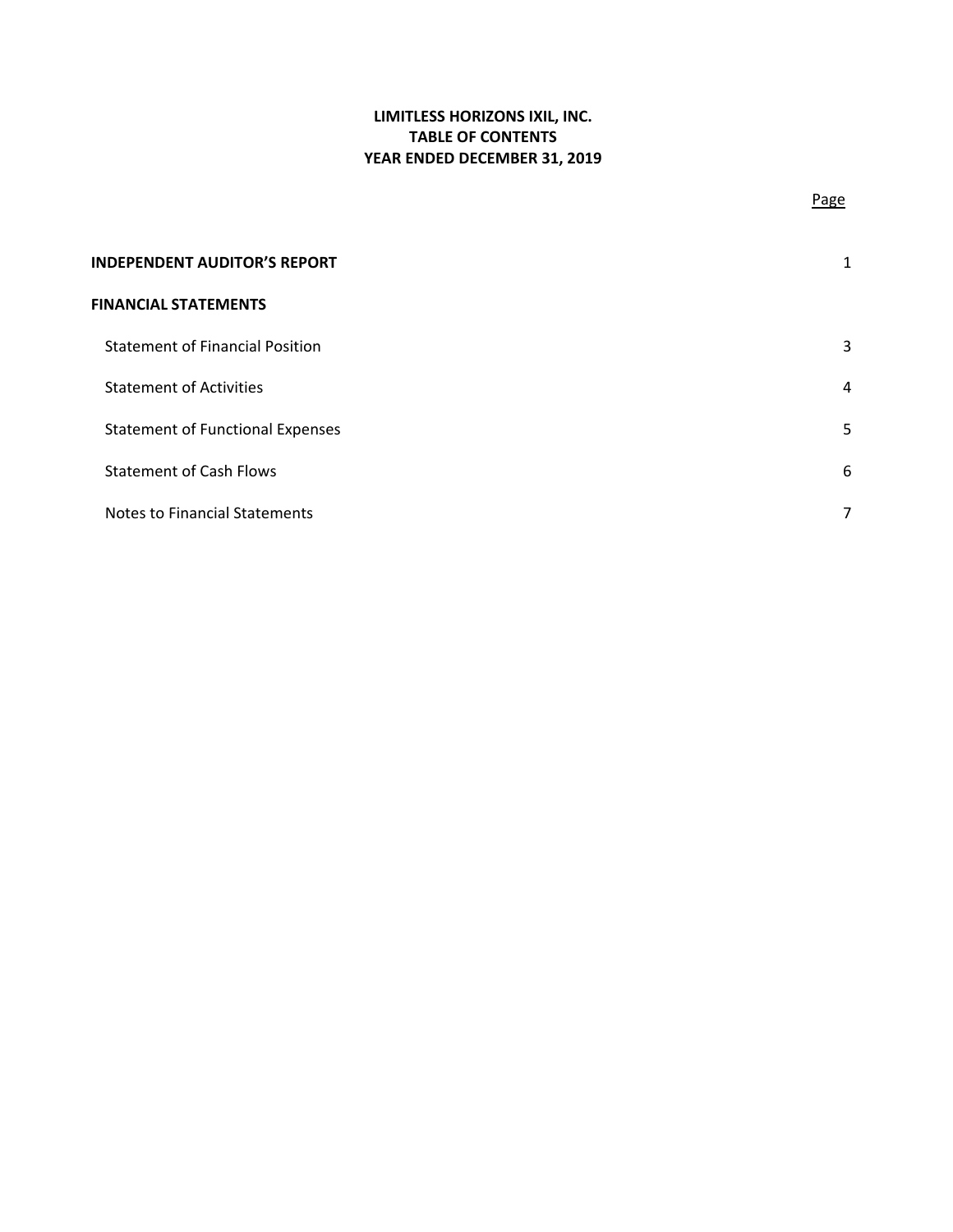

#### **INDEPENDENT AUDITOR'S REPORT**

Board of Directors Limitless Horizons Ixil, Inc. Philadelphia, Pennsylvania

#### **Report on the Financial Statements**

We have audited the accompanying financial statements of Limitless Horizons Ixil, Inc. (a nonprofit organization), which comprise the statement of financial position as of December 31, 2019 and the related statement of activities, functional expenses and cash flows for the year then ended, and the related notes to the financial statements.

#### *Management's Responsibility for the Financial Statements*

Management is responsible for the preparation and fair presentation of these financial statements in accordance with accounting principles generally accepted in the United States of America; this includes the design, implementation, and maintenance of internal control relevant to the preparation and fair presentation of financial statements that are free from material misstatement, whether due to fraud or error.

#### *Auditor's Responsibility*

Our responsibility is to express an opinion on these financial statements based on our audit. We conducted our audit in accordance with auditing standards generally accepted in the United States of America. Those standards require that we plan and perform the audit to obtain reasonable assurance about whether the financial statements are free from material misstatement.

An audit involves performing procedures to obtain audit evidence about the amounts and disclosures in the financial statements. The procedures selected depend on the auditor's judgment, including the assessment of the risks of material misstatement of the financial statements, whether due to fraud or error. In making those risk assessments, the auditor considers internal control relevant to the entity's preparation and fair presentation of the financial statements in order to design audit procedures that are appropriate in the circumstances, but not for the purpose of expressing an opinion on the effectiveness of the entity's internal control. Accordingly, we express no such opinion. An audit also includes evaluating the appropriateness of accounting policies used and the reasonableness of significant accounting estimates made by management, as well as evaluating the overall presentation of the financial statements.

We believe that the audit evidence we have obtained is sufficient and appropriate to provide a basis for our audit opinion.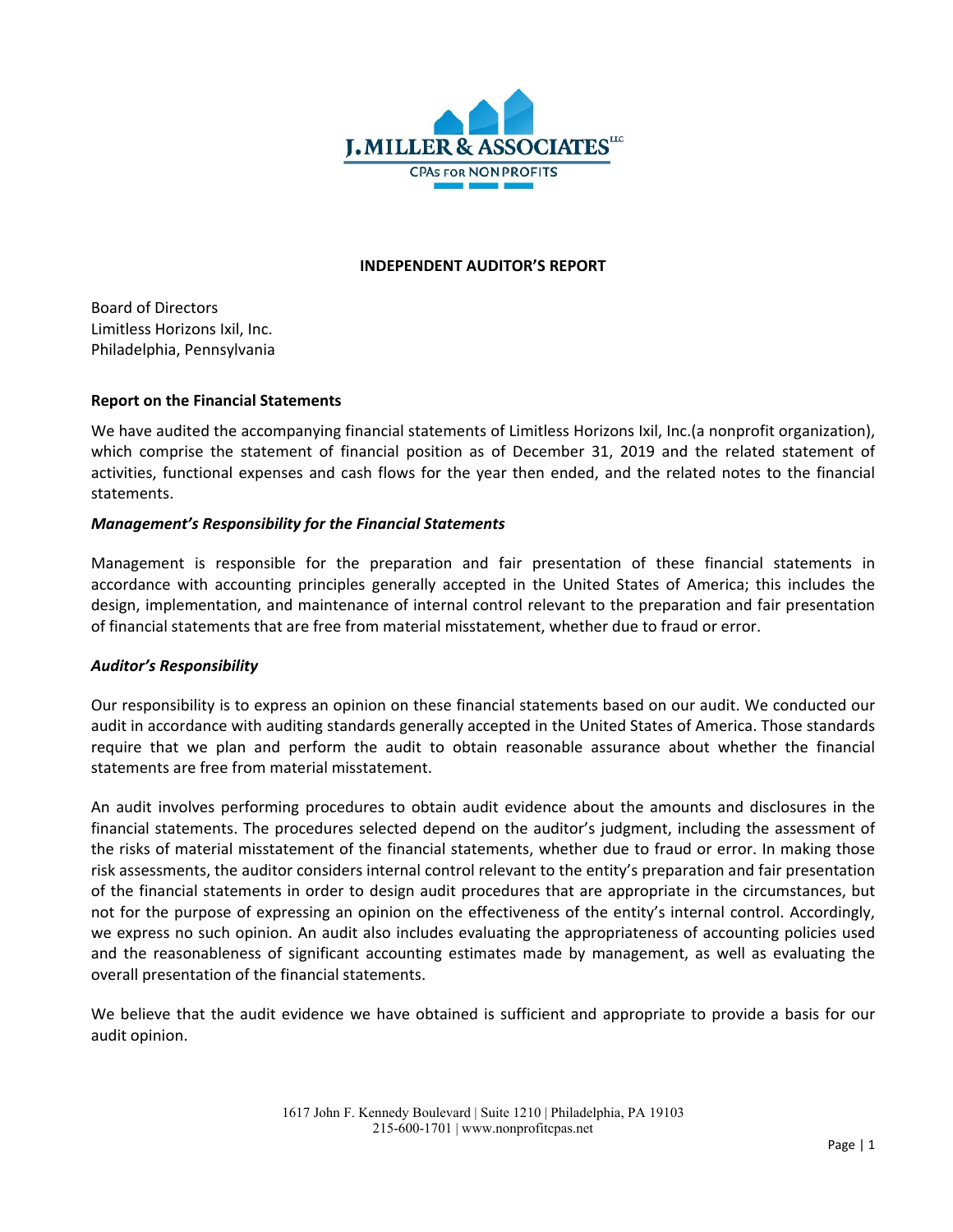Board of Directors Limitless Horizons Ixil, Inc.

## *Opinion*

In our opinion, the financial statements referred to above present fairly, in all material respects, the financial position of Limitless Horizons Ixil, Inc. as of December 31, 2019, and the changes in its net assets and its cash flows for the year then ended in accordance with accounting principles generally accepted in the United States of America.

# **Other Matters**

#### **Emphasis of Matter**

As described in Note 10, Limitless Horizons Ixil, Inc. restated its 2018 financial statements to eliminate assets and liabilities which were not directly owned by Limitless Horizons lxil, Inc.

As described in Note 11, Limitless Horizons Ixil, Inc. has addressed the ongoing pandemic in progress at the time of the issuance of the audited financial statements. Our opinion on the 2019 financial statements has not been modified with respect to this matter.

*J. Miller & Associates, LLC* 

Philadelphia, Pennsylvania October 13, 2020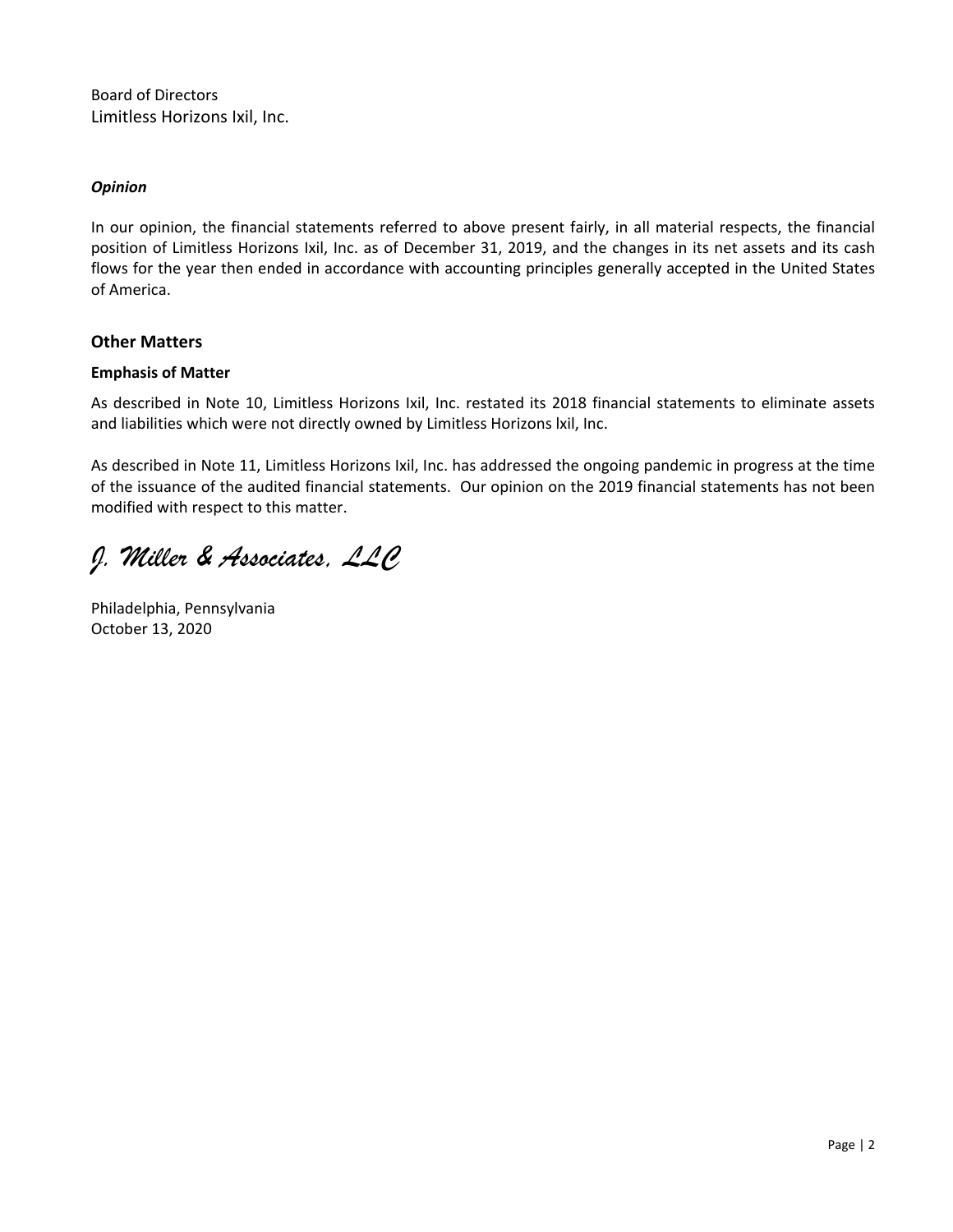# **LIMITLESS HORIZONS IXIL, INC. STATEMENT OF FINANCIAL POSITION DECEMBER 31, 2019**

## **ASSETS**

| <b>CURRENT ASSETS</b>                   |                 |
|-----------------------------------------|-----------------|
| Cash and cash equivalents               | \$<br>516,428   |
| Investments                             | 207,839         |
| Pledges receivable, net                 | 250,136         |
| Grant and contributions receivable      | 58,031          |
| Prepaid expenses and other assets       | 12,666          |
| <b>Total Current Assets</b>             | 1,045,100       |
| PROPERTY AND EQUIPMENT                  |                 |
| Office equipment                        | 6,490           |
| Computer equipment                      | 6,044           |
| <b>Total Property and equipment</b>     | 12,534          |
| Less: accumulated depreciation          | 10,269          |
| Property and equipment, Net             | 2,265           |
| <b>Total Assets</b>                     | \$<br>1,047,365 |
| <b>LIABILITIES AND NET ASSETS</b>       |                 |
| <b>CURRENT LIABILITIES</b>              |                 |
| Accounts payable and accrued expenses   | \$<br>7,831     |
| <b>NET ASSETS</b>                       |                 |
| Without donor restrictions              | 367,559         |
| With donor restrictions                 | 671,975         |
| <b>Total Net Assets</b>                 | 1,039,534       |
| <b>Total Liabilities and Net Assets</b> | \$1,047,365     |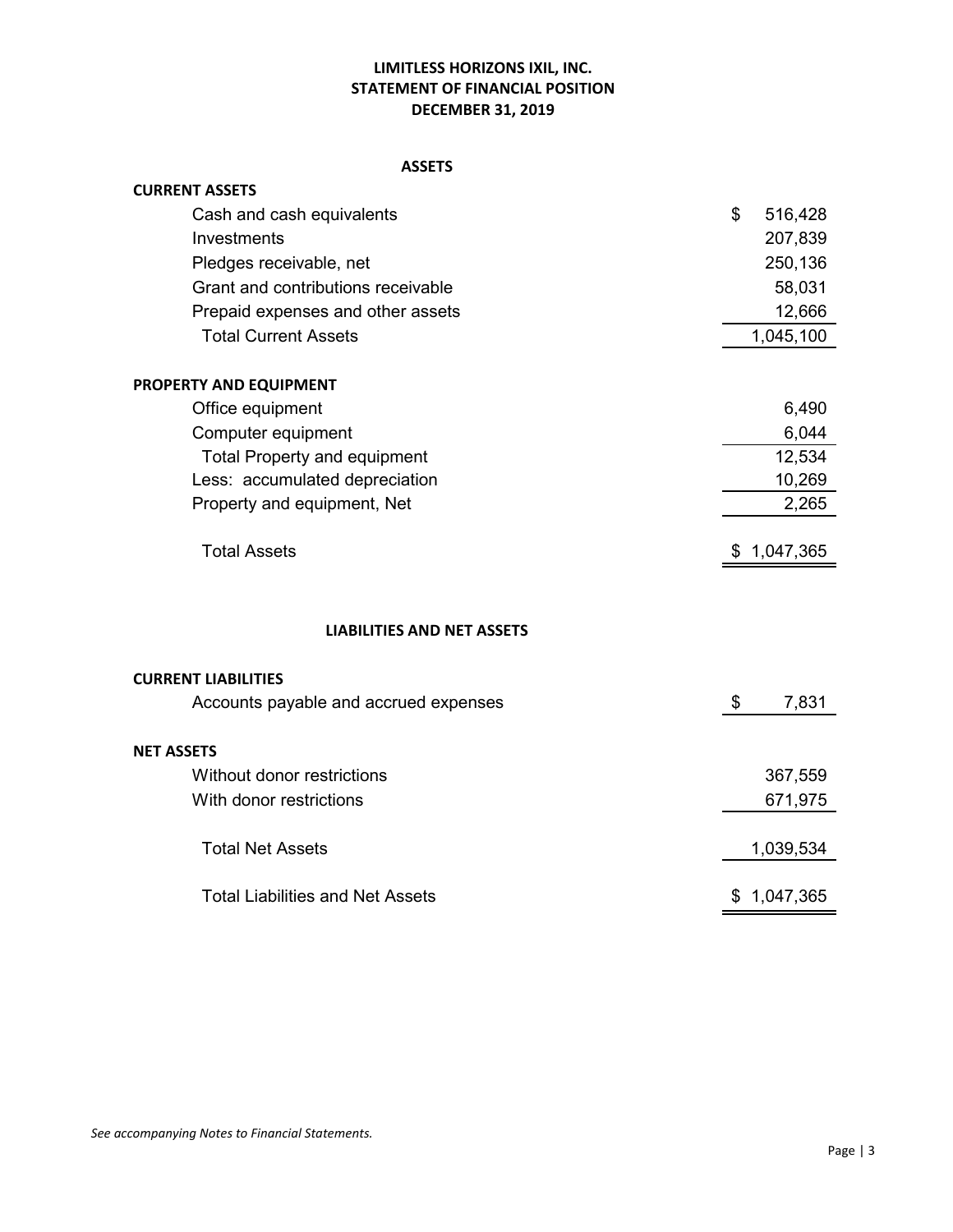# **LIMITLESS HORIZONS IXIL, INC. STATEMENT OF ACTIVITIES YEAR ENDED DECEMBER 31, 2019**

|                                              | <b>Without Donor</b> |           | <b>With Donor</b>   |  | Total |           |
|----------------------------------------------|----------------------|-----------|---------------------|--|-------|-----------|
|                                              | <b>Restrictions</b>  |           | <b>Restrictions</b> |  |       | 2019      |
| <b>REVENUE AND SUPPORT</b>                   |                      |           |                     |  |       |           |
| Contributions                                | \$                   | 198,148   | \$<br>796,228       |  | \$    | 994,376   |
| Grants                                       |                      | 25,000    | 8,200               |  |       | 33,200    |
| <b>Handicraft sales</b>                      |                      | 18,296    |                     |  |       | 18,296    |
| Community engagement trip revenue            |                      | 41,674    |                     |  |       | 41,674    |
| Interest and dividends                       |                      | 7,149     |                     |  |       | 7,149     |
| Unrealized gain on investments               |                      | 19,494    |                     |  |       | 19,494    |
| <b>Net Assets Released from Restrictions</b> |                      | 189,000   | (189,000)           |  |       |           |
| <b>Total Revenues and Support</b>            |                      | 498,761   | 615,428             |  |       | 1,114,189 |
| <b>Expenses</b>                              |                      |           |                     |  |       |           |
| Program services                             |                      | 317,384   |                     |  |       | 317,384   |
| General and administrative                   |                      | 40,235    |                     |  |       | 40,235    |
| Fundraising                                  |                      | 64,030    |                     |  |       | 64,030    |
| <b>Total Expenses</b>                        |                      | 421,649   |                     |  |       | 421,649   |
| <b>Change in Net Assets</b>                  |                      | 77,112    | 615,428             |  |       | 692,540   |
| Net Assets at Beginning of Year              |                      | 324,800   | 56,547              |  |       | 381,347   |
| Prior period adjustment                      |                      | (34, 353) |                     |  |       | (34, 353) |
| Net Assets at beginning of year - restated   |                      | 290,447   | 56,547              |  |       | 346,994   |
| Net Assets at End of Year                    | \$                   | 367,559   | \$<br>671,975       |  |       | 1,039,534 |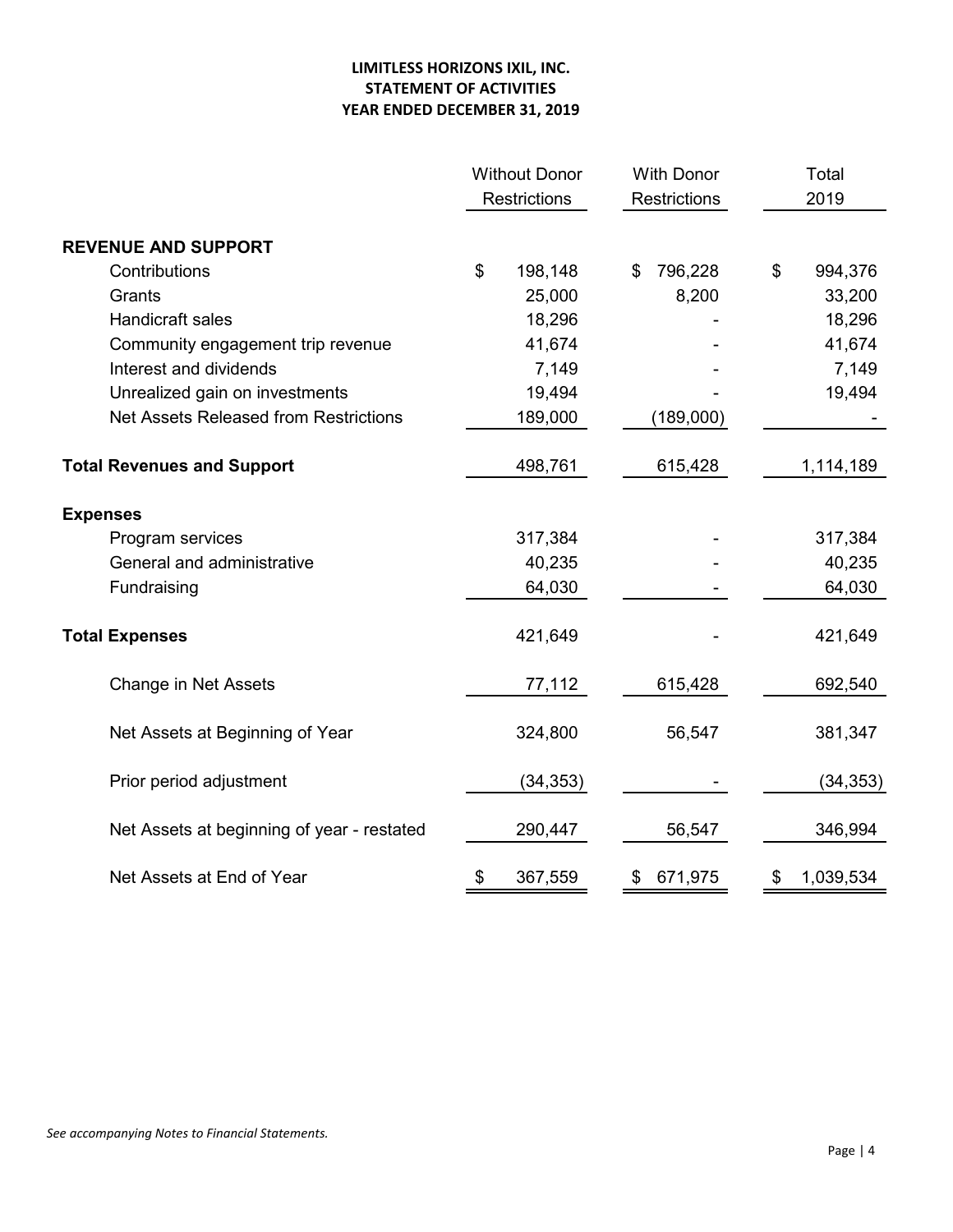# **LIMITLESS HORIZONS IXIL, INC. STATEMENT OF FUNCTIONAL EXPENSES YEAR ENDED DECEMBER 31, 2019**

|                                    | <b>Supporting Services</b> |                |              |               |               |
|------------------------------------|----------------------------|----------------|--------------|---------------|---------------|
|                                    | Program                    | General and    |              | Supporting    | Total         |
|                                    | <b>Services</b>            | Administrative | Fundraising  | Subtotal      | 2019          |
|                                    |                            |                |              |               |               |
| Distributions to Guatemalan NGO    | 166,320<br>\$              | \$             | \$           | \$            | 166,320<br>\$ |
| Salaries and related benefits      | 76,768                     | 12,283         | 33,778       | 46,061        | 122,829       |
| Cost of handicraft sales           | 1,322                      |                |              |               | 1,322         |
| <b>Stipends</b>                    | 6,292                      | 1,716          | 3,432        | 5,148         | 11,440        |
| Community engagement trip          | 24,453                     |                |              |               | 24,453        |
| Rent, utilities and maintenance    | 9,346                      | 1,495          | 4,112        | 5,607         | 14,953        |
| Travel and meals                   | 6,503                      | 1,040          | 2,861        | 3,901         | 10,404        |
| Telephone and technology           | 3,784                      | 605            | 1,665        | 2,270         | 6,054         |
| Bank and processing fees           |                            | 4,393          |              | 4,393         | 4,393         |
| Accounting fees                    |                            | 7,502          |              | 7,502         | 7,502         |
| Consulting                         | 18,532                     | 10,857         | 15,537       | 26,394        | 44,926        |
| Printing, publication, and postage |                            |                | 1,715        | 1,715         | 1,715         |
| Depreciation                       | 1,894                      |                |              |               | 1,894         |
| Miscellaneous                      | 2,170                      | 344            | 930          | 1,274         | 3,444         |
| <b>Total Expenses</b>              | 317,384<br>\$              | \$<br>40,235   | 64,030<br>\$ | 104,265<br>\$ | 421,649<br>\$ |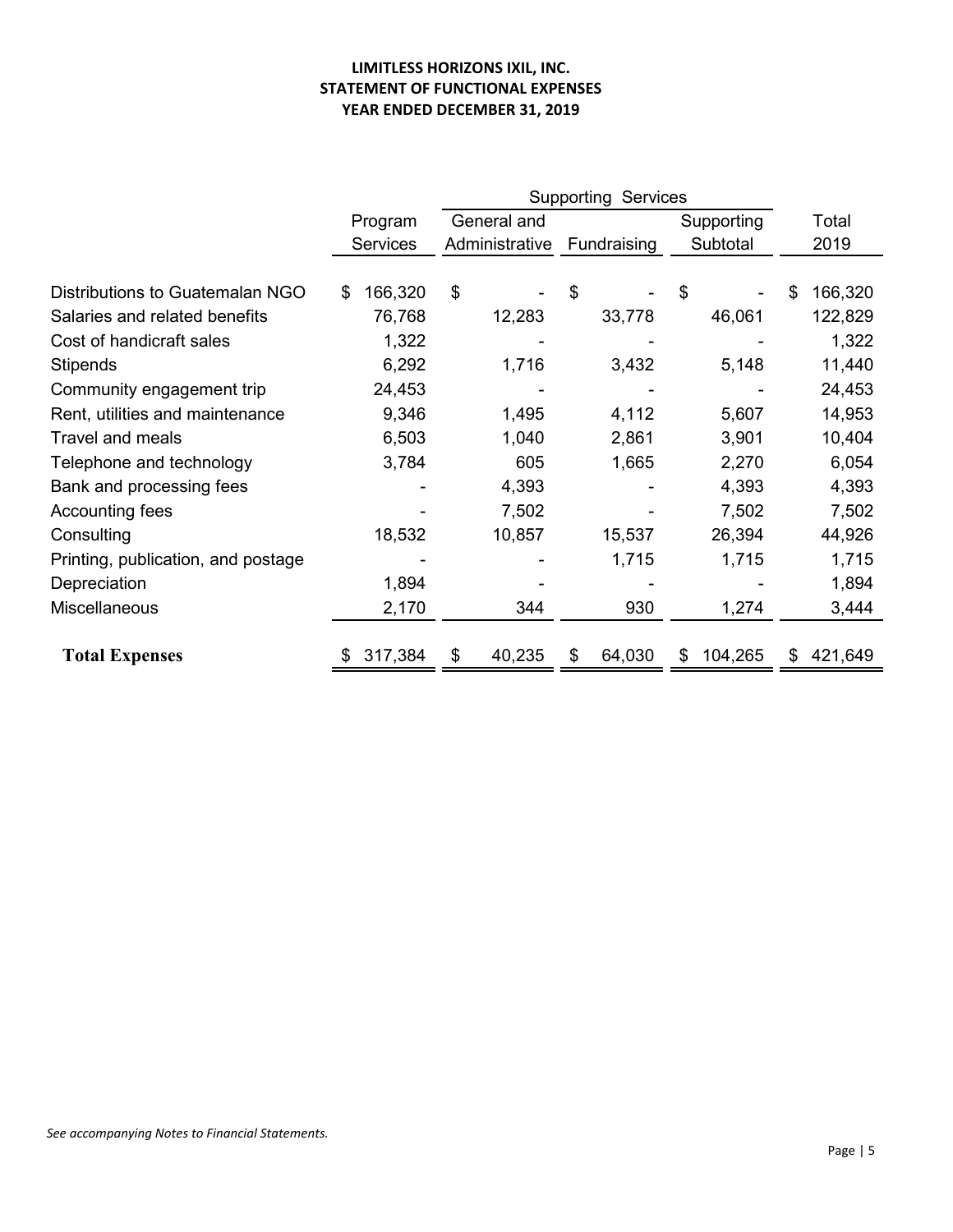# **LIMITLESS HORIZONS IXIL, INC. STATEMENT OF CASH FLOWS YEAR ENDED DECEMBER 31, 2019**

# **CASH FLOWS FROM OPERATING ACTIVITIES**

| Adjustments to reconcile change in net assets<br>to net cash provided by operating activities:<br>Depreciation<br>Net unrealized gain on investments<br>Discount on pledges receivable<br>Increase:<br>Grants and contributions receivable | 1,894<br>(19, 494)<br>8,264<br>(4, 552) |
|--------------------------------------------------------------------------------------------------------------------------------------------------------------------------------------------------------------------------------------------|-----------------------------------------|
|                                                                                                                                                                                                                                            |                                         |
|                                                                                                                                                                                                                                            |                                         |
|                                                                                                                                                                                                                                            |                                         |
|                                                                                                                                                                                                                                            |                                         |
|                                                                                                                                                                                                                                            |                                         |
|                                                                                                                                                                                                                                            |                                         |
|                                                                                                                                                                                                                                            |                                         |
| Pledges receivable                                                                                                                                                                                                                         | (258, 400)                              |
| Prepaid expenses and other assets                                                                                                                                                                                                          | (9,238)                                 |
| Increase in:                                                                                                                                                                                                                               |                                         |
| Accounts payable and accrued liabilities                                                                                                                                                                                                   | 1,021                                   |
| <b>Net Cash Provided by Operating Activities</b>                                                                                                                                                                                           | 412,035                                 |
| <b>Cash Flows from Investing Activities:</b>                                                                                                                                                                                               |                                         |
| Purchases of investments                                                                                                                                                                                                                   | (90, 936)                               |
| <b>Net Cash Used in Investing Activities</b>                                                                                                                                                                                               | (90, 936)                               |
| Net Increase in Cash and Cash Equivalents                                                                                                                                                                                                  | 321,099                                 |
| Cash and Cash Equivalents, Beginning of Year                                                                                                                                                                                               | 195,329                                 |
| Cash and Cash Equivalents, End of Year                                                                                                                                                                                                     | \$<br>516,428                           |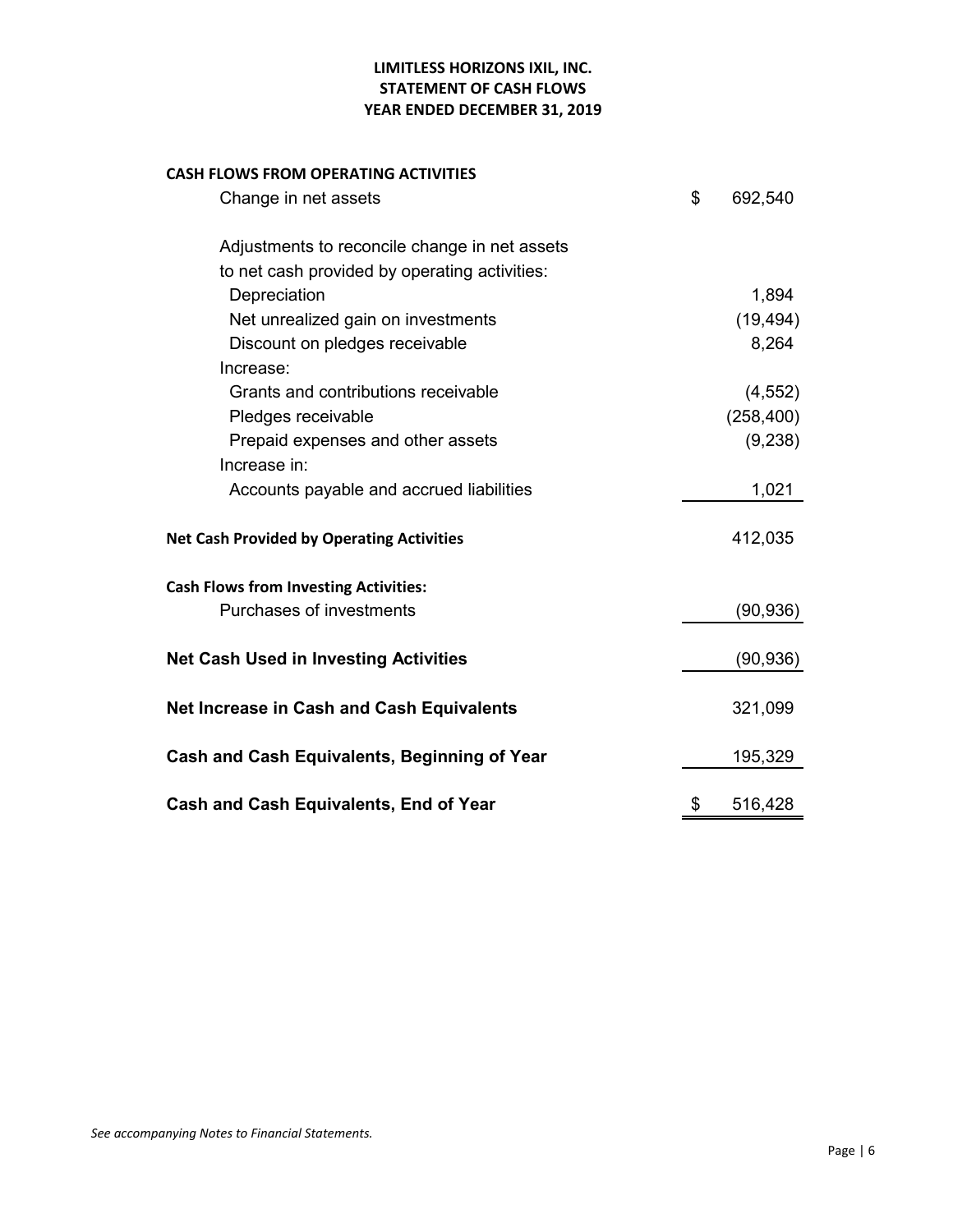#### **NOTE 1 ORGANIZATION**

#### **Nature of Operations**

Limitless Horizons Ixil, Inc. ("LHI") is a nonprofit organization, incorporated in the State of Massachusetts. LHI's mission is to create opportunities for the indigenous youth, women, and families of Chajul, Guatemala, to develop the academic and professional skills needed to effect change in their lives and community.

To support its mission LHI provides support to Horizontes Sin Limites, a local non‐ governmental organization registered in Guatemala. This support is referred to in the statement of functional expenses as distributions to Guatemalan NGO.

During the year ended December 31, 2019, LHI began a capital campaign to support the building of a school in Chajul, Guatemala.

#### **NOTE 2 SUMMARY OF SIGNIFICANT ACCOUNTING POLICIES**

#### **Basis of Accounting**

LHI prepares its financial statements in accordance with accounting principles generally accepted in the United States of America ("GAAP") which involve the application of the accrual basis of accounting; consequently revenues and gains are recognized when earned and expenses and losses are recognized when incurred.

#### **Grant and Contributions Receivable**

Grant and contributions receivable are stated at the amount management expects to collect from outstanding balances. It is LHI's policy to charge off uncollectible grants receivable when management determines that the grants receivable will not be collectible. As of December 31, 2019, management has established that no allowance for doubtful accounts is necessary.

#### **Pledges Receivable**

Pledges receivable are stated net of a discounts of \$8,264 at December 31, 2019 based on LHI's calculation of the discount and based on an analysis of specific donors, taking into consideration the age of past due amounts and an assessment of the donor's ability to pay.

#### **Cash and Cash Equivalents**

LHI considers all highly liquid investments with an original maturity of three months or less to be cash equivalents.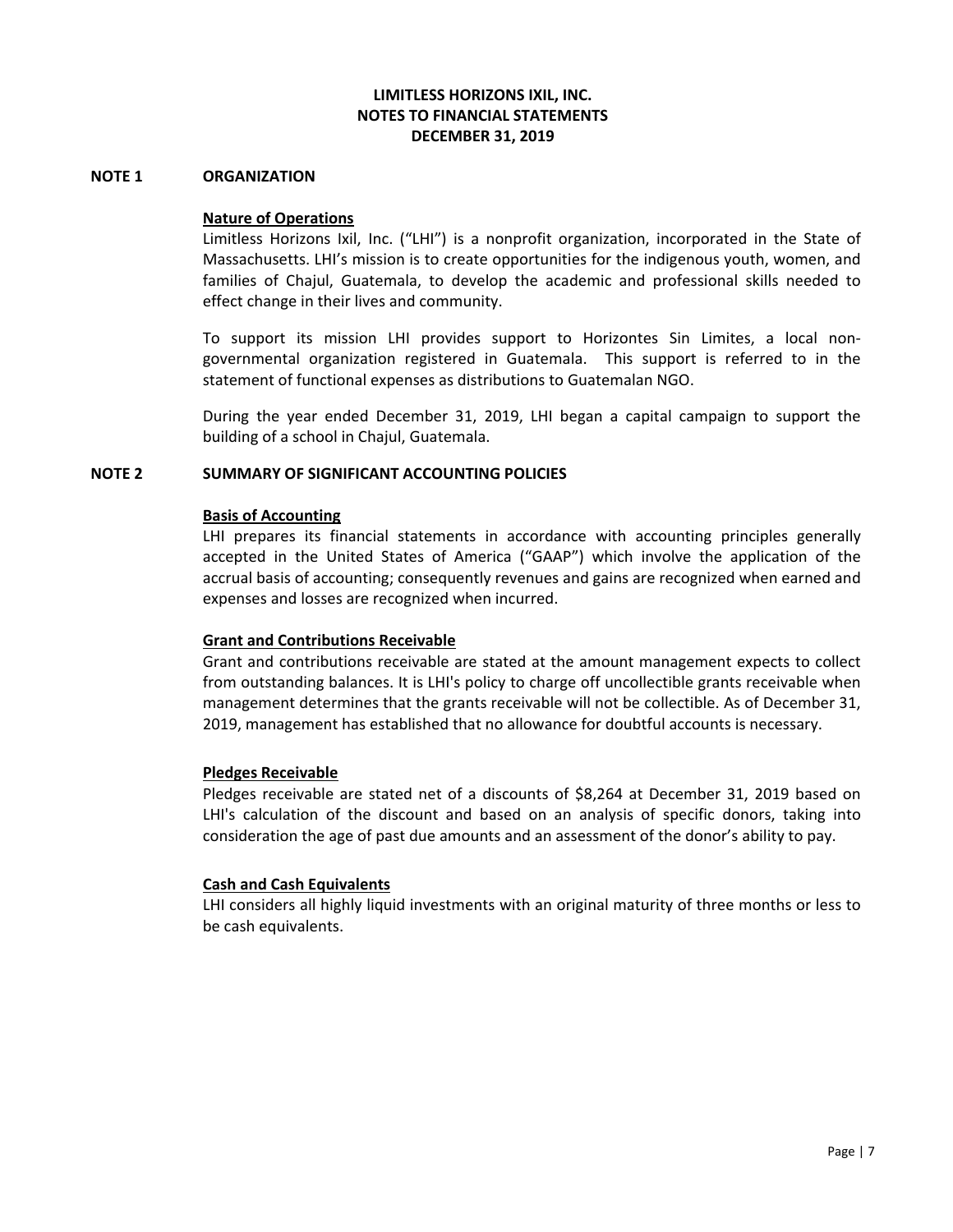## **NOTE 2 SUMMARY OF SIGNIFICANT ACCOUNTI0NG POLICIES (CONTINUED)**

## **Financial Statement Presentation**

To ensure the observance of limitations and restrictions on the use of resources available to LHI its net assets and revenues have been reported according to the following classifications:

 *Net Assets Without Donor Restrictions* – Net assets available for use in general operations and not subject to donor (or certain grantor) restrictions and may be used for any purpose in performing the primary objectives of LHI. These net assets may be used at the discretion of LHI's management and the board of directors and are considered net assets without donor restrictions.

*Net Assets With Donor Restrictions* – Net assets subject to donor (or certain grantor) imposed restrictions or law. Some donor‐imposed restrictions are temporary in nature, such as those that will be met by the passage of time or other events specified by the donor. These donor‐ imposed restrictions are released when a restriction expires, that is, when the stipulated time has elapsed, when the stipulated purpose for which the resource was restricted has been fulfilled, or both. Other donor‐imposed restrictions are perpetual in nature, where the donor stipulates that resources be maintained in perpetuity.

# **Use of Estimates**

The preparation of financial statements in conformity with GAAP, requires management to make estimates and assumptions that affect certain reported amounts of assets and liabilities and disclosures of contingent assets and liabilities at the date of the financial statements, and reported amounts of revenues and expenses during the reporting period. Actual results could differ from those estimates.

#### **Investments**

LHI carries investments in marketable securities with readily determinable fair values at their fair values based on quoted prices in active markets (all Level 1 measurements) in the Statement of Financial Position. Unrealized gains and losses are included in the change in net assets in the accompanying Statement of Activities. Investment income and gains restricted by a donor are reported as increases in net assets received without donor restrictions if the restrictions are met (either by the passage of time or by use) in the reporting period in which the income and gains are recognized.

# **Property and Equipment and Depreciation**

Furniture and equipment are recorded at cost, or if received as a gift, at fair value when acquired. Depreciation is computed on the straight‐line basis over the estimated useful lives, which range from three to seven years. When items of furniture and equipment are sold or retired, the related costs and accumulated depreciation are removed from the accounts and any gain or loss is included in income. Maintenance and repairs are charged to expense as incurred; major renewals and betterments with a cost in excess of \$1,000 are capitalized.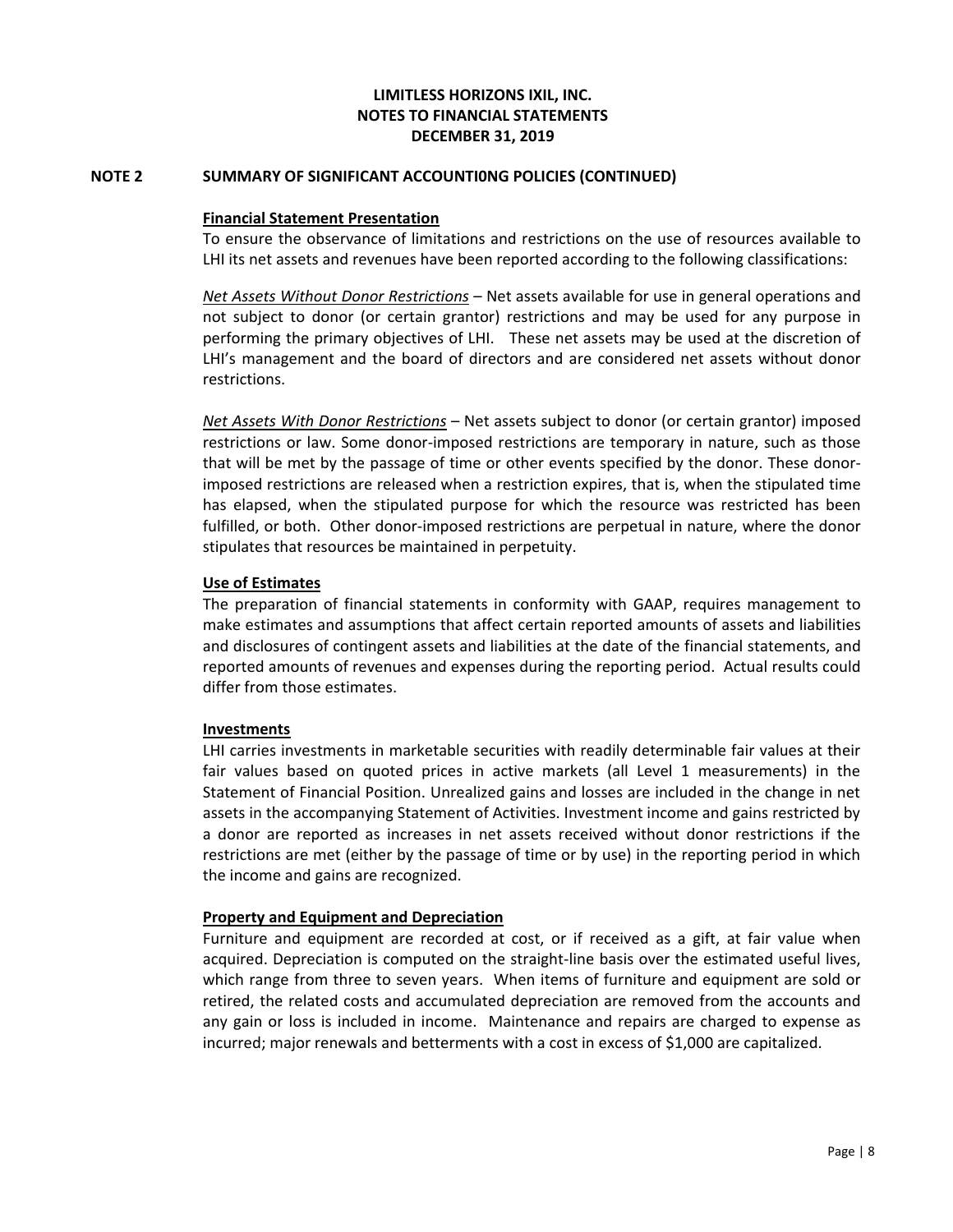## **NOTE 2 SUMMARY OF SIGNIFICANT ACCOUNTI0NG POLICIES (CONTINUED)**

## **Functional Allocation of Expenses**

The costs of providing the various programs and other activities have been summarized on a functional basis in the statement of functional expenses. Accordingly, certain costs have been allocated among the programs and supporting services benefited. Directly identifiable expenses, such as community engagement trips, salaries, and consulting are charged to program and supporting services. Expenses related to more than one function are charged to program and supporting services on the basis of time and usage. Management and general expenses include those expenses that are not directly identifiable with any other specific function and provide for the overall support and direction of LHI.

# **Income Taxes**

LHI is exempt from income tax as a nonprofit organization under Section  $501(c)(3)$  of the Internal Revenue Code and accordingly, no provision for income taxes is included in these financial statements. LHI adopted the income tax standard for uncertain tax positions on January 1, 2009. The implementation of the standard had no effect on the net assets of LHI.

## **Recent Accounting Pronouncements Not Yet Adopted**

# **Revenue Recognition**

 In May 2014, the Financial Accounting Standards Board ("FASB") issued Accounting Standards Update ("ASU") 2014‐09, "Revenue from Contracts with Customers (Topic 606)," which outlined a single comprehensive model to use for accounting for revenue arising from customers and superseded nearly all existing GAAP revenue recognition guidance, including industry‐specific guidance. The core principle of the standard is that revenue is recognized when the transfer of goods or services to customers occurs in an amount that reflects the consideration to which the LHI expects to be entitled in exchange for those good or services. The standard requires significantly expanded disclosure about revenue recognition and is effective for fiscal years beginning after December 15, 2020. LHI is in the process of implementing the provisions of ASU 2014‐09 and has not yet determined the impact on the financial statements.

#### **Leases**

In February 2016, the FASB issued ASU 2016‐02 "Leases (Topic 842)." The primary objective of the standard is to increase transparency and comparability among organizations by requiring lessees to recognize lease assets and lease liabilities on the statement of financial position and disclosing key information about leasing arrangements. The new standard clarifies the definition of a lease and causes lessees to recognize leases on the balance sheet as a lease liability with a corresponding right-of-use asset. The standard is effective for fiscal years beginning after December 15, 2020. Early adoption is permitted. LHI is currently evaluating the standard and its impact on the financial statements.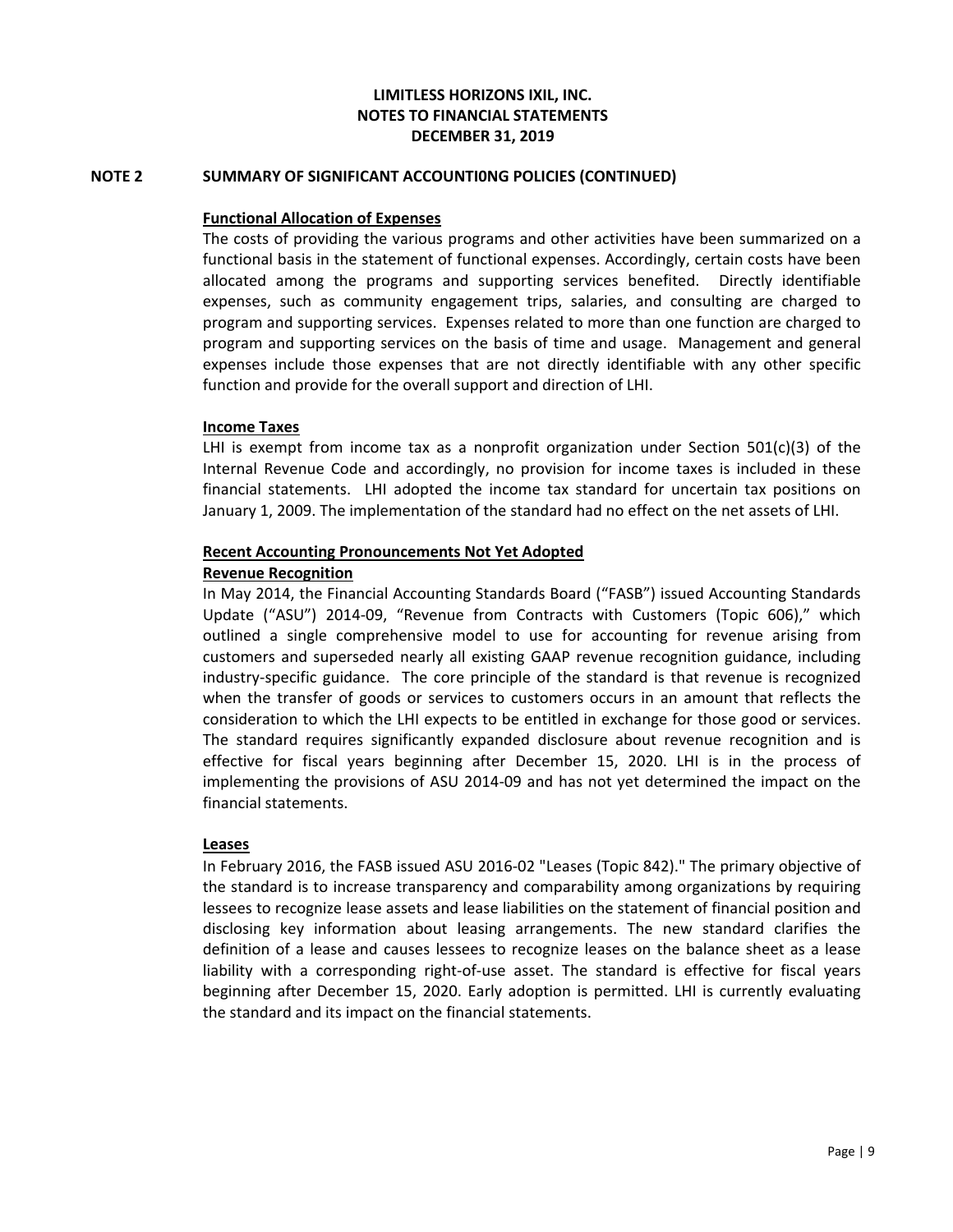#### **NOTE 3 CONCENTRATION OF CREDIT RISK**

LHI maintains its cash balances in various financial institutions. Accounts are insured by the Federal Deposit Insurance Corporation ("FDIC") up to \$250,000 per depositor. As of December 31, 2019, LHI's uninsured cash balance totaled approximately \$32,000.

## **NOTE 4 PLEDGES RECEIVABLE**

Unconditional promises to give are recorded as receivables and revenue when received. LHI distinguishes between contributions received for each net asset category in accordance with donor‐imposed restrictions. Pledges are recorded after being discounted to the anticipated present value of the future cash flows.

Pledges are expected to be realized in the following periods:

| Less than one year                 | 99,700   |
|------------------------------------|----------|
| One to five years                  | 158,700  |
|                                    | 258,400  |
|                                    |          |
| Less                               |          |
| Discount, at 2%                    | (8, 264) |
| Net uncondiitonal promises to give | 250,136  |

## **NOTE 5 INVESTMENTS**

The following is a summary of investments as of December 31, 2019:

|                                        |         |    | Level 1            | Unrealized     |
|----------------------------------------|---------|----|--------------------|----------------|
|                                        |         |    | <b>Fair Market</b> | Appreciation   |
|                                        | Cost    |    | Value              | (Depreciation) |
| Certificates<br>of Deposit<br>Bond and | 87,965  | S. | 87,965             |                |
| Stock Fund                             | 87,490  |    | 119,874            | (32, 384)      |
|                                        | 175,455 |    | 207,839            | (32, 384)      |

Investment return is summarized as follows for the year ended December 31, 2019:

| Interest and dividend income   | 3.369  |
|--------------------------------|--------|
| Unrealized gain on investments | 19,494 |
| Investment return              | 22,863 |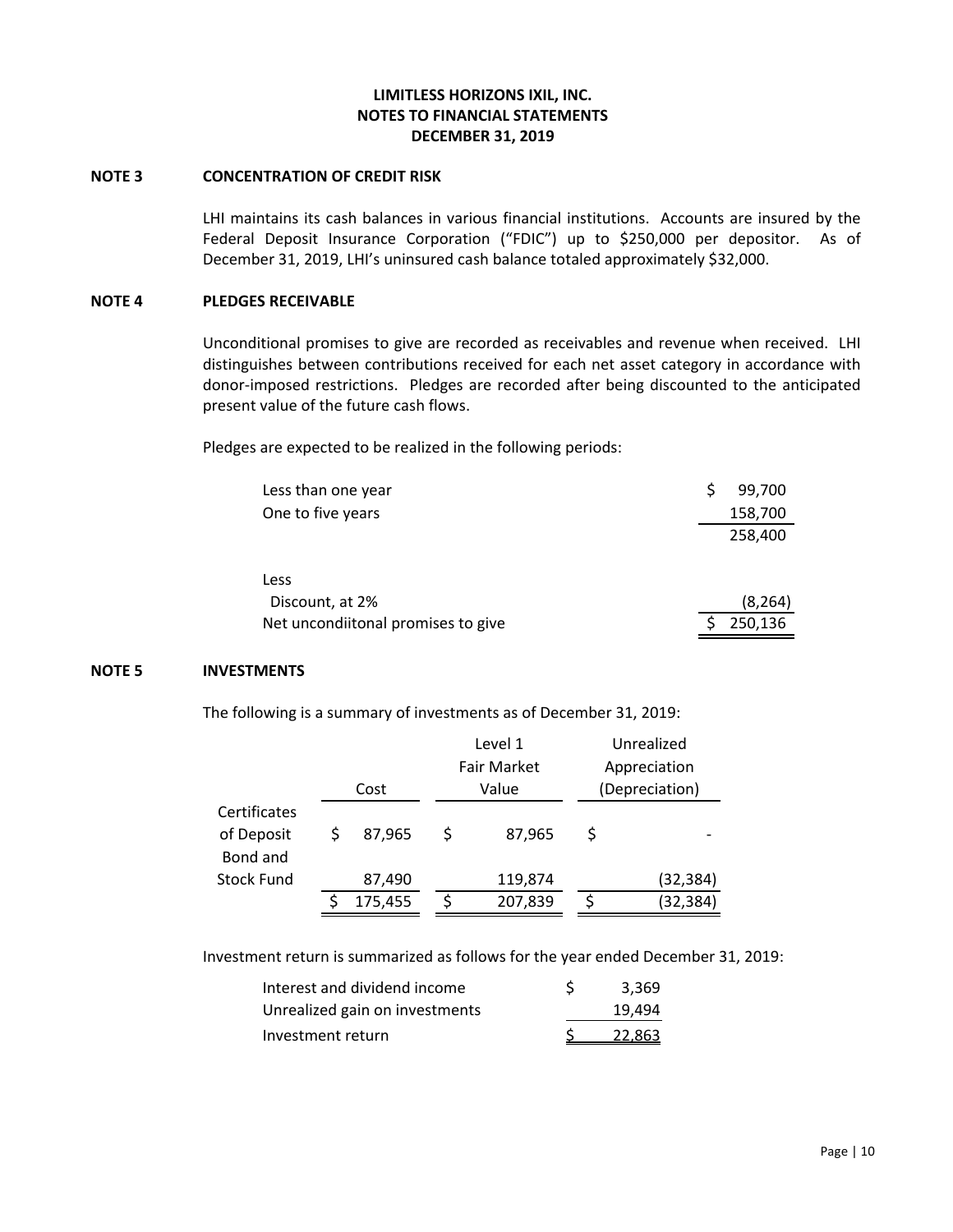#### **NOTE 5 INVESTMENTS (CONTINUED)**

Accounting standards for fair value measurements establish a fair value hierarchy that prioritizes the inputs to valuation techniques used to measure fair value. The Institute uses appropriate valuation techniques based on the available inputs to measure fair value of its investments when available. LHI measures fair value for its holdings of bond and stock funds using level 1 inputs because they provide the most reliable evidence of fair value.

The fair value of bond and stock funds have been measured on a recurring basis using Level 1 inputs, which are based on unadjusted quoted market prices within active markets. There have been no changes in valuation techniques and related inputs.

#### **NOTE 6 LIQUIDITY AND AVAILABILITY**

The following represents LHI's financial assets as of December 31, 2019:

| Financial assets, at year-end                 |               |
|-----------------------------------------------|---------------|
| Cash and cash equivalents                     | \$<br>516,428 |
| Pledges receivable, net                       | 250,136       |
| Grants and contributions receivable           | 58,031        |
| Investments                                   | 207,839       |
| Total financial assets                        | 1,032,434     |
| Amounts not available to be used in one year  | (158, 700)    |
| Financial assets available to meet cash       |               |
| needs for general expenditure within one year |               |

LHI regularly monitors liquidity required to meet its operating needs and other contractual commitments, while striving to maximize the investment of its available funds. LHI typically maintains its financial assets in cash and investment accounts available for sale with a goal of having funds available when needed.

In addition to financial assets available to meet general expenditures over the next 12 months, LHI operates with a balanced budget and anticipates collecting sufficient revenue to cover general expenditures.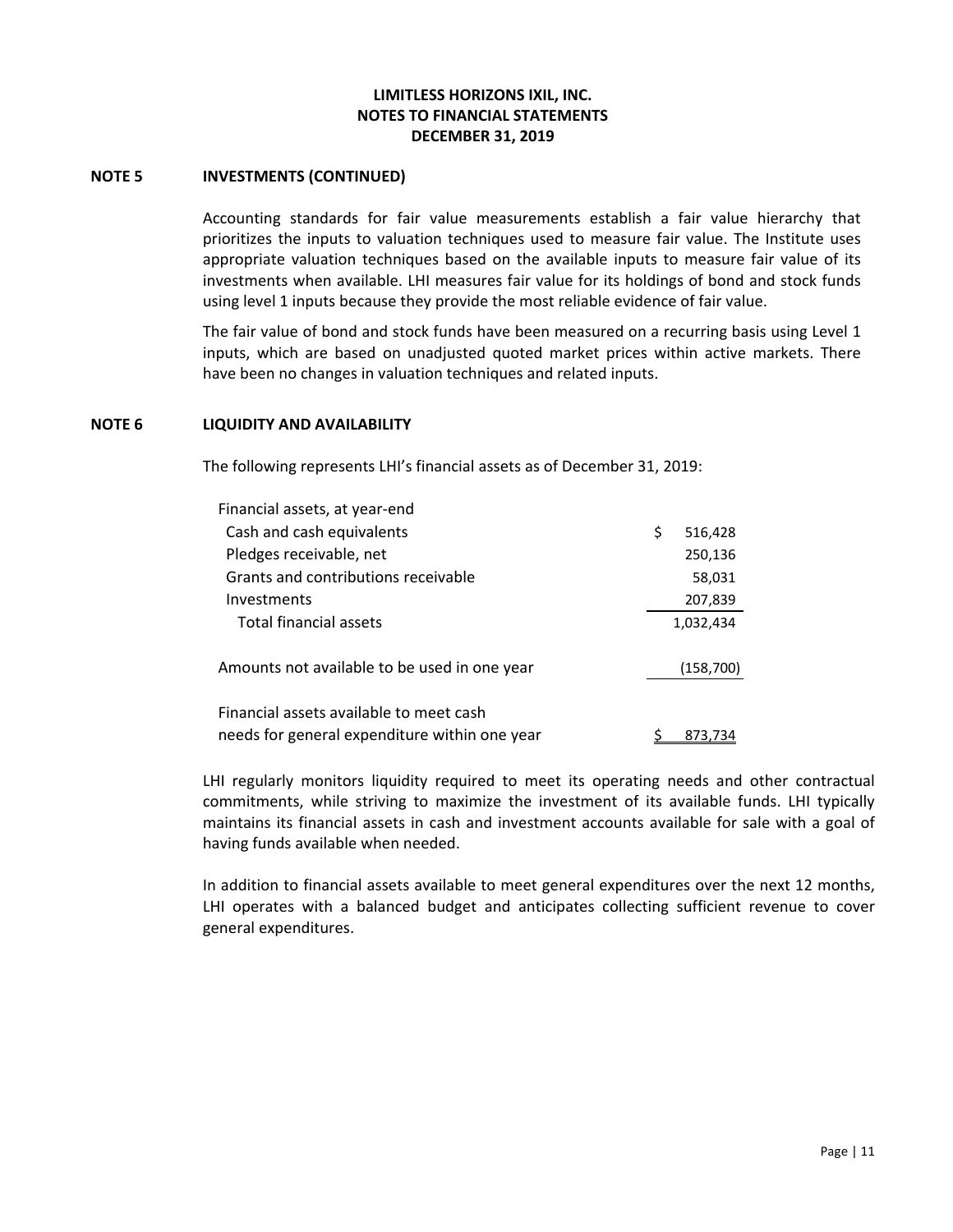### **NOTE 7 NET ASSETS**

Net assets with donor restrictions as of December 31, 2019 consist of the following:

| Purpose or time restriction: |           |
|------------------------------|-----------|
| Capital Campaign             | \$669,475 |
| Time restrictions            | 2,500     |
|                              | \$671,975 |
|                              |           |

Net assets released from donor restrictions were as follows for the year ended December 31, 2019:

| <b>Scholarships</b> | 42.453    |
|---------------------|-----------|
| Capital Campaign    | 90.000    |
| Time restrictions   | 56.547    |
|                     | \$189,000 |

#### **NOTE 8 NOTE 8 COMMITMENTS**

#### **Building Lease**

On October 31, 2018, LHI signed a lease agreement for office space located in Santa Cruz, California and which expires on December 31, 2020 for \$958 per month plus common area charges. For the year ended December 31, 2019 rent expense totaled \$13,876 and is included in rent, utilities and maintenance on the accompanying statement of functional expenses.

Aggregate minimum future rentals for the next year from December 31, 2019 is as follows

 2020 11,496 \$

## **NOTE 9 RETIREMENT PLAN**

LHI makes contributions on behalf of all employees, who meet certain eligibility requirements, to employees' pension retirement accounts established under Section 408(k) of the Internal Revenue Code. For the year ended December 31, 2019, retirement plan expense was \$4,167 and is included in salaries and related benefits on the accompanying statement of functional expenses.